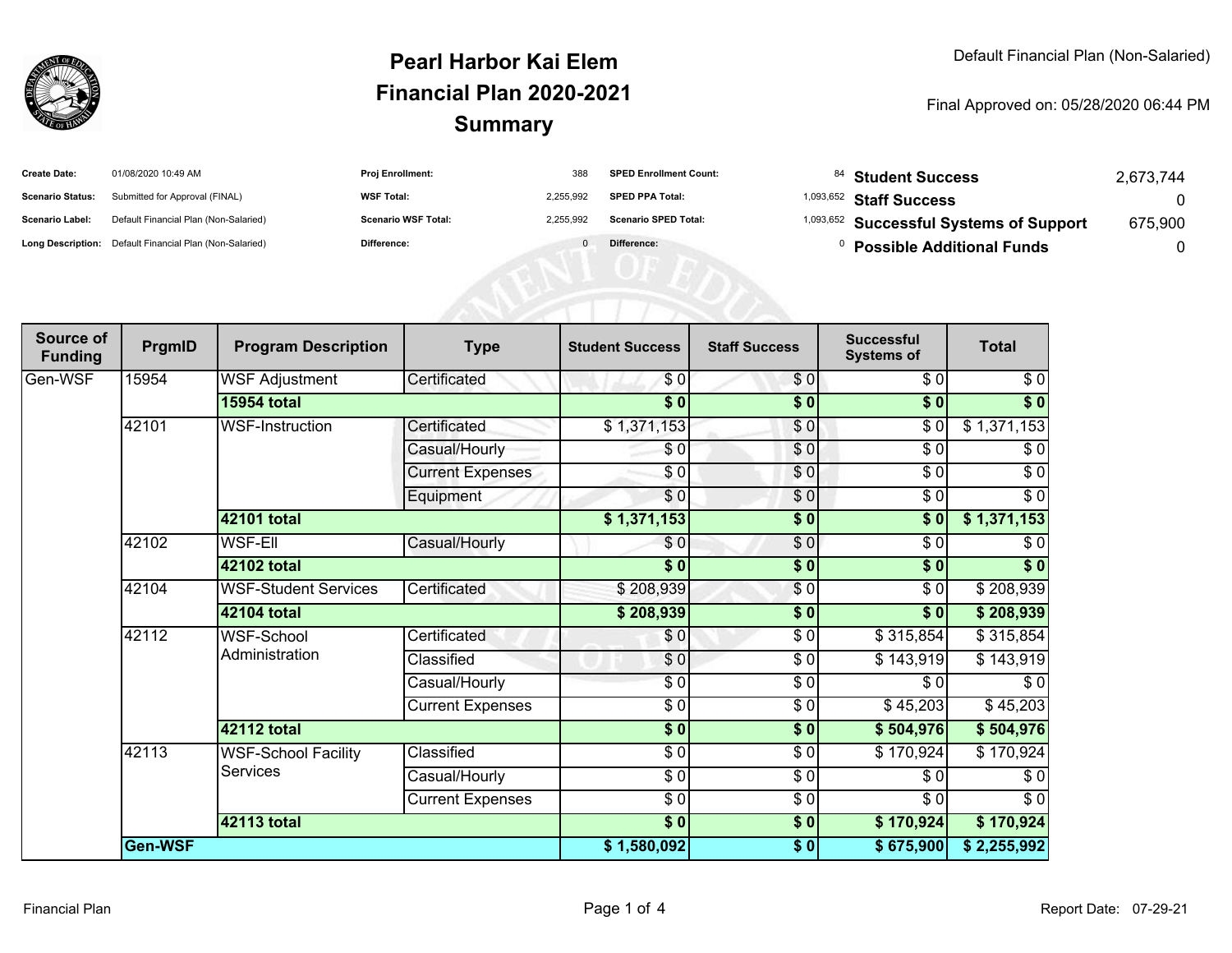

## **SummaryPearl Harbor Kai ElemFinancial Plan 2020-2021**

Final Approved on: 05/28/2020 06:44 PM

| Source of<br><b>Funding</b> | PrgmID           | <b>Program Description</b>                | <b>Type</b>             | <b>Student Success</b> | <b>Staff Success</b> | <b>Successful</b><br><b>Systems of</b> | <b>Total</b>     |            |
|-----------------------------|------------------|-------------------------------------------|-------------------------|------------------------|----------------------|----------------------------------------|------------------|------------|
| Gen-SPED                    | 17101            | SPED Ppa - Instruction                    | Certificated            | \$783,516              | \$0                  | \$0                                    | \$783,516        |            |
|                             |                  |                                           | Classified              | \$309,906              | $\overline{\$0}$     | $\overline{\$0}$                       | \$309,906        |            |
|                             |                  |                                           | <b>Current Expenses</b> | \$230                  | $\overline{\$0}$     | \$0                                    | \$230            |            |
|                             |                  | <b>17101 total</b>                        |                         | \$1,093,652            | $\overline{\$0}$     | $\overline{\$0}$                       | \$1,093,652      |            |
|                             | 17131            | Special Education in                      | Certificated            | \$0                    | $\overline{\$0}$     | $\overline{\$0}$                       | \$0              |            |
|                             |                  | <b>Regular Schools</b>                    | Classified              | \$0                    | \$0                  | \$0                                    | $\sqrt{6}$       |            |
|                             |                  | <b>17131 total</b>                        |                         | s <sub>0</sub>         | \$0                  | $\overline{\$0}$                       | $\overline{\$0}$ |            |
|                             | Gen-SPED         |                                           |                         | \$1,093,652            | $\overline{\$0}$     | $\overline{\$0}$                       | \$1,093,652      |            |
| Gen-Categ                   | 16807            |                                           | <b>Hawaiian Studies</b> | Casual/Hourly          | \$0                  | \$0                                    | $\overline{\$0}$ | $\sqrt{6}$ |
|                             |                  |                                           | <b>Current Expenses</b> | \$0                    | \$0                  | \$0                                    | $\sqrt{6}$       |            |
|                             |                  | <b>16807 total</b>                        |                         | $\overline{\$0}$       | $\overline{\$0}$     | $\overline{\$0}$                       | $\overline{\$0}$ |            |
|                             | <b>Gen-Categ</b> |                                           |                         | $\overline{\$0}$       | $\overline{\$0}$     | $\overline{\$0}$                       | $\overline{\$0}$ |            |
| Federal                     | 20657            | Essa Title IIa Targeted<br>Prof Dev       | <b>Current Expenses</b> | \$0                    | \$0                  | $\overline{\$0}$                       | $\sqrt{6}$       |            |
|                             |                  | <b>20657 total</b>                        |                         | $\overline{\$0}$       | \$0                  | $\overline{\$0}$                       | $\sqrt{6}$       |            |
|                             | 20698            | Essa Title IIa Support<br>New Tchr & Prin | Casual/Hourly           | $\overline{S}0$        | $\overline{\$0}$     | $\overline{\$0}$                       | $\overline{\$0}$ |            |
|                             |                  | <b>20698 total</b>                        |                         | $\overline{\$0}$       | $\overline{\$0}$     | $\overline{\$0}$                       | \$0              |            |
|                             | 35913            | <b>Sch Prgm Food Services</b>             | Classified              | \$0                    | \$0                  | $\sqrt{6}$                             | $\overline{\$0}$ |            |
|                             |                  |                                           | Casual/Hourly           | \$0                    | $\sqrt{6}$           | $\sqrt{6}$                             | $\sqrt{6}$       |            |
|                             |                  | <b>35913 total</b>                        |                         | \$0                    | $\sqrt{6}$           | $\overline{\$0}$                       | $\sqrt{6}$       |            |
|                             | Federal          |                                           |                         | $\overline{\bullet}$ 0 | $\overline{\$0}$     | $\overline{\$0}$                       | \$0              |            |
| Gen-Cent                    | 35163            | Food Services-General<br>Fund             | Classified              | $\sqrt{6}$             | $\sqrt{6}$           | $\overline{S}0$                        | $\overline{30}$  |            |
|                             |                  |                                           | Casual/Hourly           | $\sqrt{6}$             | $\sqrt{6}$           | $\sqrt{6}$                             | $\sqrt{6}$       |            |
|                             |                  | 35163 total                               |                         | $\overline{\$0}$       | $\overline{\$0}$     | $\overline{\$0}$                       | \$0              |            |
|                             | <b>Gen-Cent</b>  |                                           |                         | $\overline{\$0}$       | $\overline{\$0}$     | \$0                                    | $\overline{\$0}$ |            |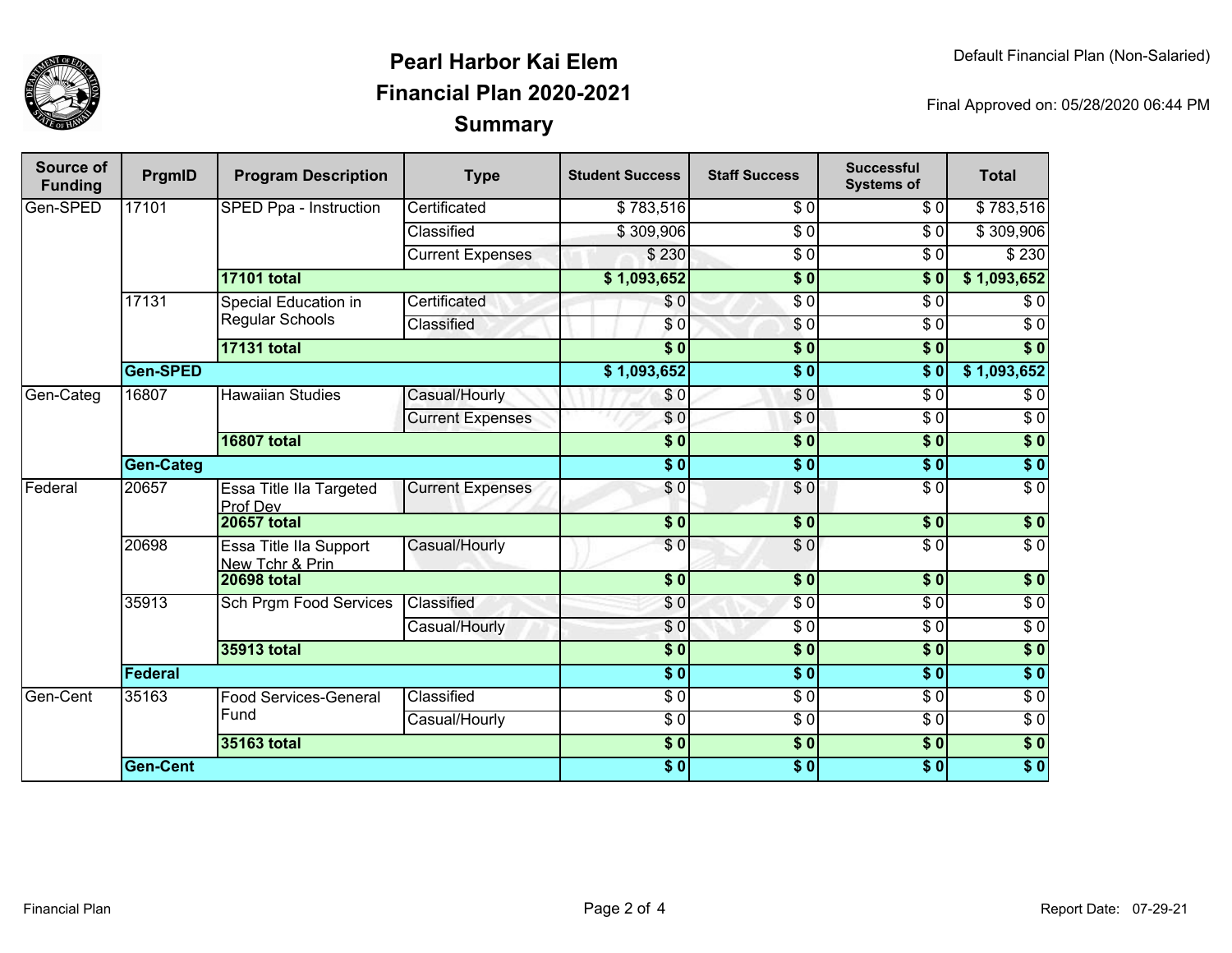

## **SummaryPearl Harbor Kai ElemFinancial Plan 2020-2021**

Final Approved on: 05/28/2020 06:44 PM

| Source of<br><b>Funding</b> | PrgmID          | <b>Program Description</b>              | <b>Type</b>             | <b>Student Success</b> | <b>Staff Success</b> | <b>Successful</b><br><b>Systems of</b> | <b>Total</b> |
|-----------------------------|-----------------|-----------------------------------------|-------------------------|------------------------|----------------------|----------------------------------------|--------------|
| Special                     | 19078           | DOD-Ea-Readying<br>Radford Complex FY16 | <b>Current Expenses</b> | \$0                    | \$0                  | \$0                                    | \$0          |
|                             |                 | <b>19078 total</b>                      |                         | \$0                    | \$0                  | \$0]                                   | \$0          |
|                             | 35304           | Food Services-Special<br>Fund           | <b>Current Expenses</b> | \$0                    | \$0                  | \$0]                                   | \$0          |
|                             |                 | 35304 total                             |                         | \$0                    | \$0                  | \$0                                    | \$0          |
|                             | <b>Special</b>  |                                         |                         | \$0                    | \$0                  | \$0 <sub>1</sub>                       | \$0          |
| <b>Rev Fund</b>             | 45004           | <b>After School</b>                     | <b>Current Expenses</b> | \$0                    | \$0                  | \$0                                    | \$0          |
|                             |                 | 45004 total                             |                         | \$0                    | \$0                  | \$0                                    | \$0          |
|                             | <b>Rev Fund</b> |                                         |                         | \$0                    | \$0                  | \$0                                    | \$0          |
| <b>Grand Total</b>          |                 |                                         | \$2,673,744             | \$0                    | \$675,900            | \$3,349,644                            |              |